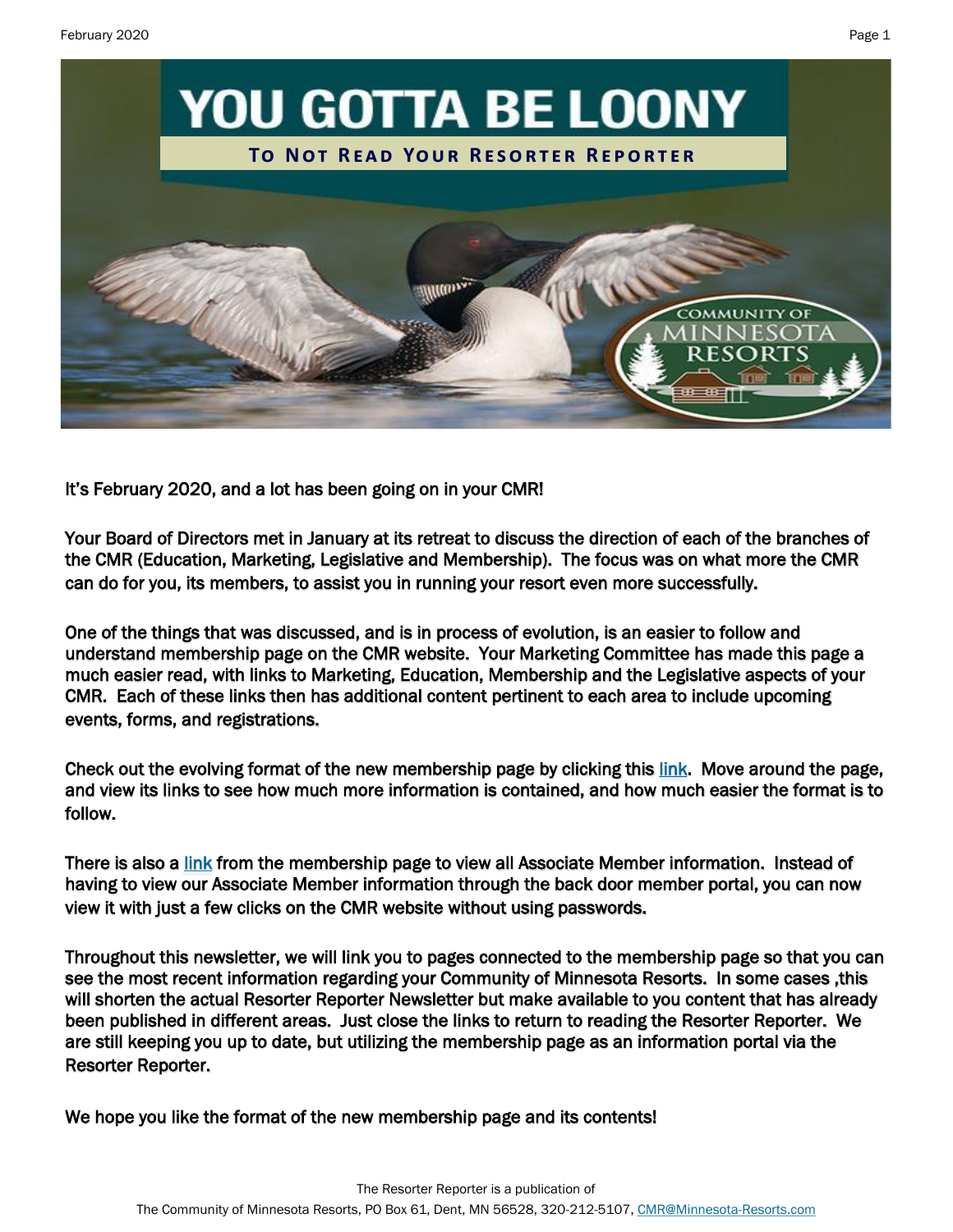The Community of Minnesota Resorts exists to help family owned and operated resorts in Minnesota to continue as a viable segment of the Minnesota tourism industry.

The Community of Minnesota Resorts' motto is: "Resorters Helping Resorters." "We believe that none of us alone is as smart as all of us together."

### Table Of Contents

| Happy New Year/Board Retreat                 | P1 |
|----------------------------------------------|----|
| <b>Calendar of Events</b>                    | P2 |
| Day on the Hill                              | P3 |
| Join us February 25 and 26                   |    |
| <b>School of Resorting Class</b>             | PЗ |
| <b>Tuesday February 18-Sunset Bay Resort</b> |    |
| <b>CMR Scholarships Available</b>            | P4 |
| Applications being accepted now thru 3/15!   |    |
|                                              |    |
| <b>Marketing Committee Update</b>            | P5 |
| <b>Connect With Explore Minnesota</b>        | P6 |
| <b>Update Your Web Presence</b>              | P6 |
| <b>EMT Express</b>                           | P6 |
| Water System Grants from DOH                 | P7 |
| <b>Spring Workshop</b>                       | P7 |

Here are some helpful hints for navigating the external links in this newsletter.

When you click on a link to external content, you will be connected to that content. To return to the newsletter from that content, just close the new window that opened by clicking the back arrow in the upper left hand corner. You will then return to the Resorter Reporter and be able to continue to page through its content and connect to other links.

# Community Of Minnesota Resorts Calendar of Events

| February 18         | <b>School of Resorting Class</b>                  |       |                                       |  |
|---------------------|---------------------------------------------------|-------|---------------------------------------|--|
|                     | Sign up now! See page 3                           |       |                                       |  |
| February 25th &26th | Day on the Hill                                   |       |                                       |  |
|                     | <b>Sign Up Now!</b>                               |       | Calendar                              |  |
|                     | (See Pages 3 for details)                         |       |                                       |  |
| March 15th          | <b>Scholarship Application Deadline</b>           |       | MONDAY TUESDAY WEDNESDAY THURSDAY FRY |  |
|                     | <b>Apply Now!</b>                                 |       |                                       |  |
|                     | (See Page 4 for details)                          | UNDAY |                                       |  |
| April 7th           | <b>Spring Workshop</b>                            |       |                                       |  |
|                     | <b>Save the Date!</b>                             |       |                                       |  |
|                     |                                                   |       |                                       |  |
|                     | Make sure to mark your calendar for these events! |       |                                       |  |
|                     |                                                   |       |                                       |  |
|                     |                                                   |       |                                       |  |

The Resorter Reporter is a publication of

The Community of Minnesota Resorts, PO Box 61, Dent, MN 56528, 320-212-5107, [CMR@Minnesota-Resorts.com](mailto:CMR@Minnesota-Resorts.com?subject=Community%20of%20Minnesota%20Resorts)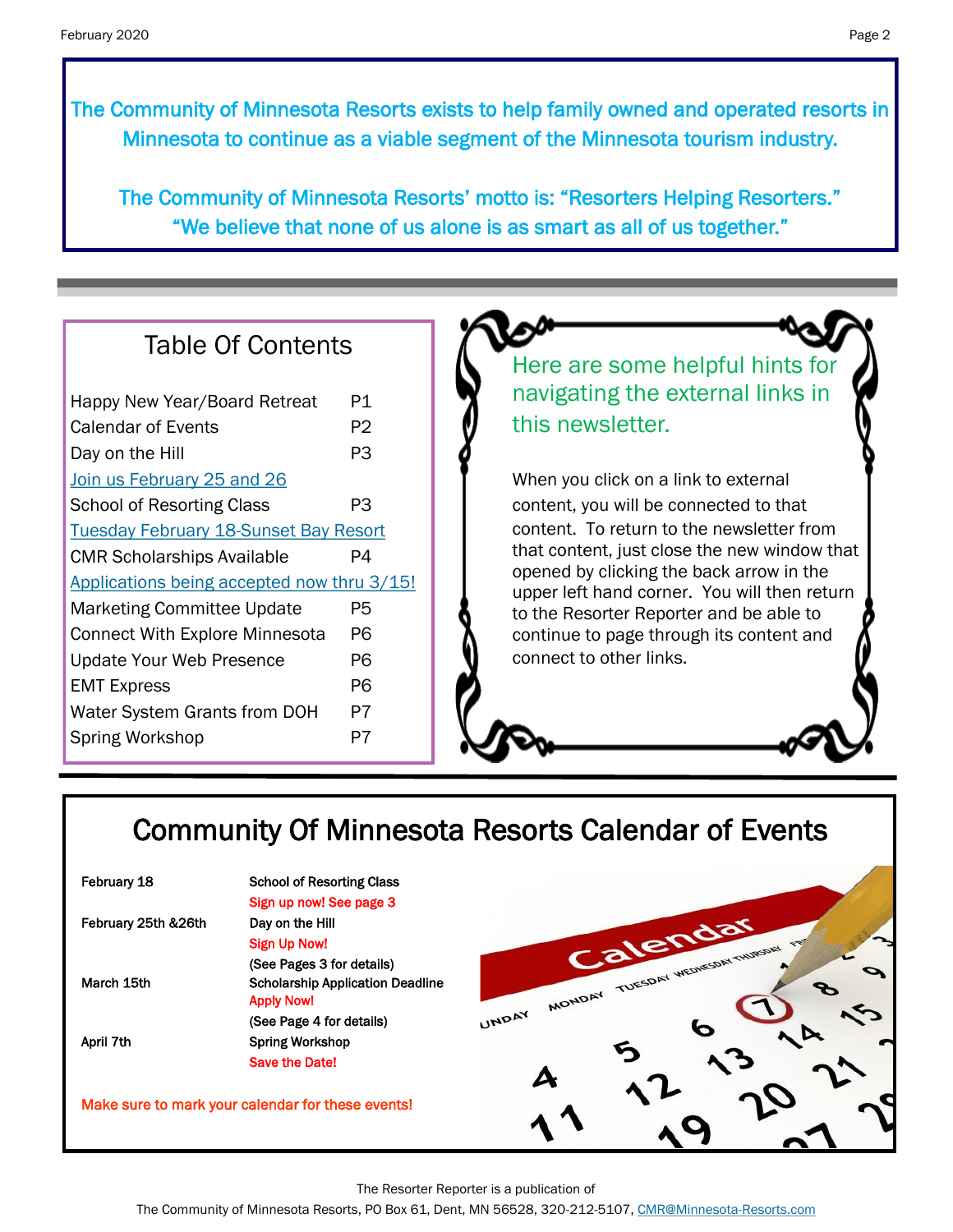<span id="page-2-0"></span>February 2020 Page 3



# All Aboard! CMR Day on the Hill February 25th and 26th

Email [info@sunsbay.com t](mailto:info@sunsbay.com?subject=Day%20On%20The%20Hill%20Sign-Up)o sign up now!

#### **Help Protect Minnesota Resorts!**

In order to remain a viable segment of the Minnesota tourism industry, resorts need legislation in place to protect their legacy and longevity. Day on the Hill is an opportunity for us to communicate to legislators how best to implement legislation that allows resorts to function in the most favorable business environment possible so that the tradition of the "up north" Minnesota resort vacation exists for generations to come.

Through Day on the Hill, the CMR has, and will continue, to influence future legislative decisions by informing legislators how issues impact resorts and the travel and tourism industry in general. The legislators DO listen, and want to hear from the individuals they represent. The more attendees, the more we can voice our message: the more voices, the more we are heard. [Click here](https://minnesota-resorts.com/membership-legislative/) to see a video about "Day on the Hill", learn more about the issues the CMR will discuss with legislators, and other important aspects of this year's event!

# SCHOOL OF RESORTING CLASS

February 18th 11:30 am Sunset Bay Resort (38274 County Hwy 44, Richville) Sign Up by emailing: Kristin Wherley at [info@sunsbay.com](mailto:info@sunsbay.com?subject=School%20of%20Resorting%20Class) Lunch is provided, so we need a head count!



Help us paint and prepare our "leave behind" gift for legislators! Click [here](https://minnesota-resorts.com/membership-education/) to be taken to the Education page of the CMR website to read more about our leave behind gift and this school of resorting class!

# **MIN** *explore*

Explore Minnesota has announced the launch of its new website. Based on findings from a digital marketing audit conducted in 2018, a news release said, Explore Minnesota's website was rebuilt to better meet the needs of the traveling public, as well as the Minnesota tourism industry. [Click here](https://www.twincities.com/2020/02/12/minnesota-overhauls-its-tourism-promotion-website/) to read more about it.

You can view and browse the new site by [Clicking here.](https://www.exploreminnesota.com/)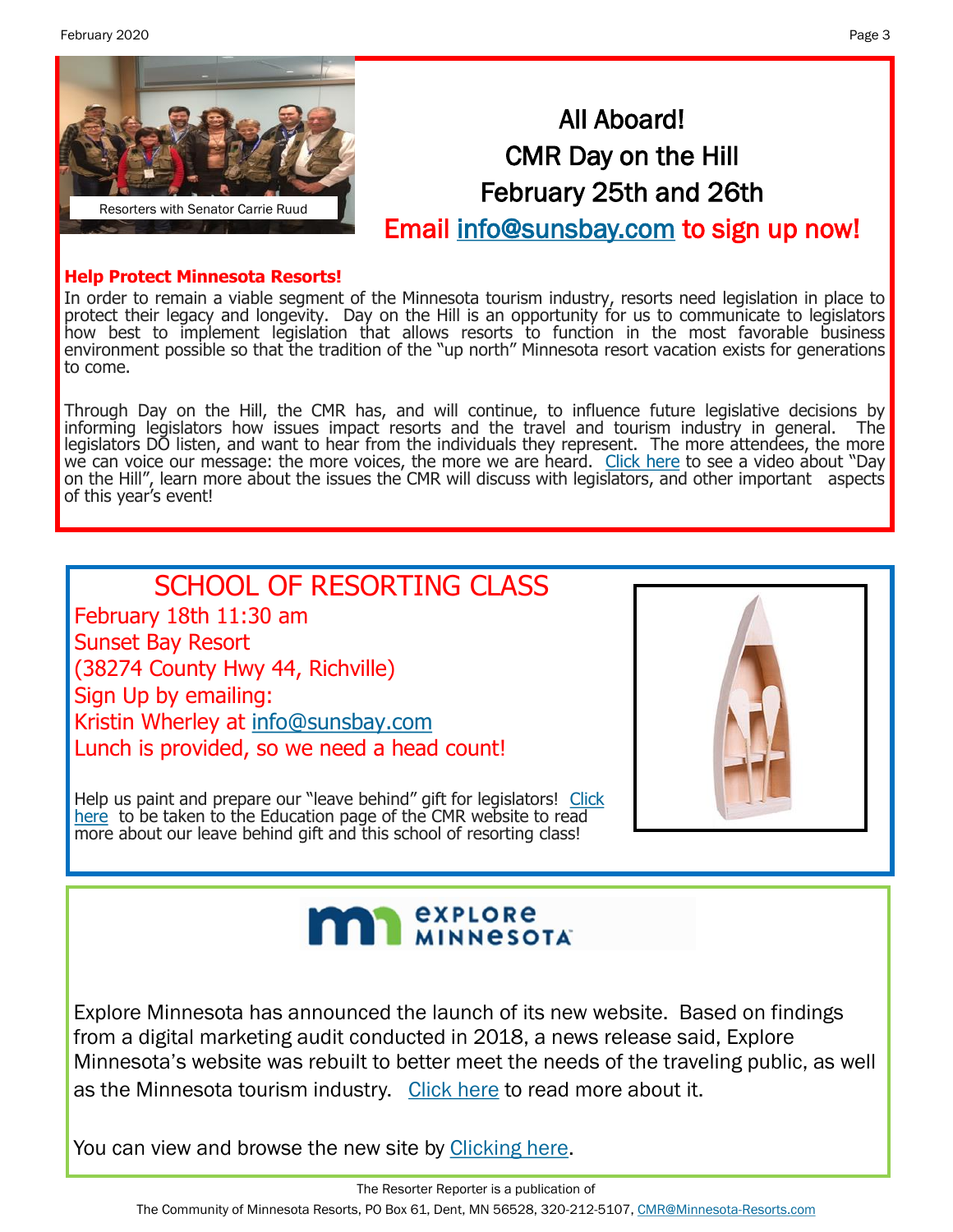<span id="page-3-0"></span>

#### Applications are being accepted now!

In building on our motto of "Resorters Helping Resorters," one of our goals is to provide scholastic achievement within the resorting community. There are 4 scholarships available: the Carol Kirchner Memorial Scholarship began in 1999, the Pine Insurance Scholarship in 2012, our new sponsor Minnesota Resort Sales begins in 2020 and a CMR scholarship sponsored by our members.

#### New in 2020!

Through the generous donations of our sponsors, ALL 4 scholarship award amounts have been increased to \$750 to better assist applicants in their academic endeavors. The scholarships are to be used for tuition and/or related fees for students in pursuit of their academic or vocational advancement. The scholarship funds are made available to children and grandchildren of CMR members. An eligible member is one who has been a member for at least three consecutive years. Associate Members are not eligible for scholarships.

#### Who is eligible to receive a scholarship?

- 1. A senior in high school who is planning to attend a four-year college, a community college, or a vocational/technical college.
- 2. A current college undergraduate or vocational/technical school student.

#### **To be considered, the scholarship application must be postmarked on or before March 15, 2020. Please read the submission requirements closely.**

The scholarship application can be obtained by clicking on this link: [CMR Scholarship Application](http://minnesota-resorts.com/scholarships/)

Scholarship recipients will be notified no later than May 1, 2020.

Any submission postmarked after the deadline of March 15, 2020 will not be considered. Please note: Recipients cannot be awarded a scholarship two years in a row, but may reapply after this time. Submissions are to be mailed to the CMR office in a sealed envelope marked "Scholarship Application."

Mail To:

Community of Minnesota Resorts Attention: Scholarship Committee

PO Box 61 Dent, MN 56528-0061

If you have any questions or need further assistance please contact the CMR Office Manager by emailing: [CMR@Minnesota](mailto:cmr@minnesota-resorts.com)-Resorts.com or call 320-212-5107.

Applications are being accepted now up through the DEADLINE TO APPLY OF MARCH 15, 2020.

You can read about last year's scholarship recipients by [Clicking Here.](http://minnesota-resorts.com/scholarships/)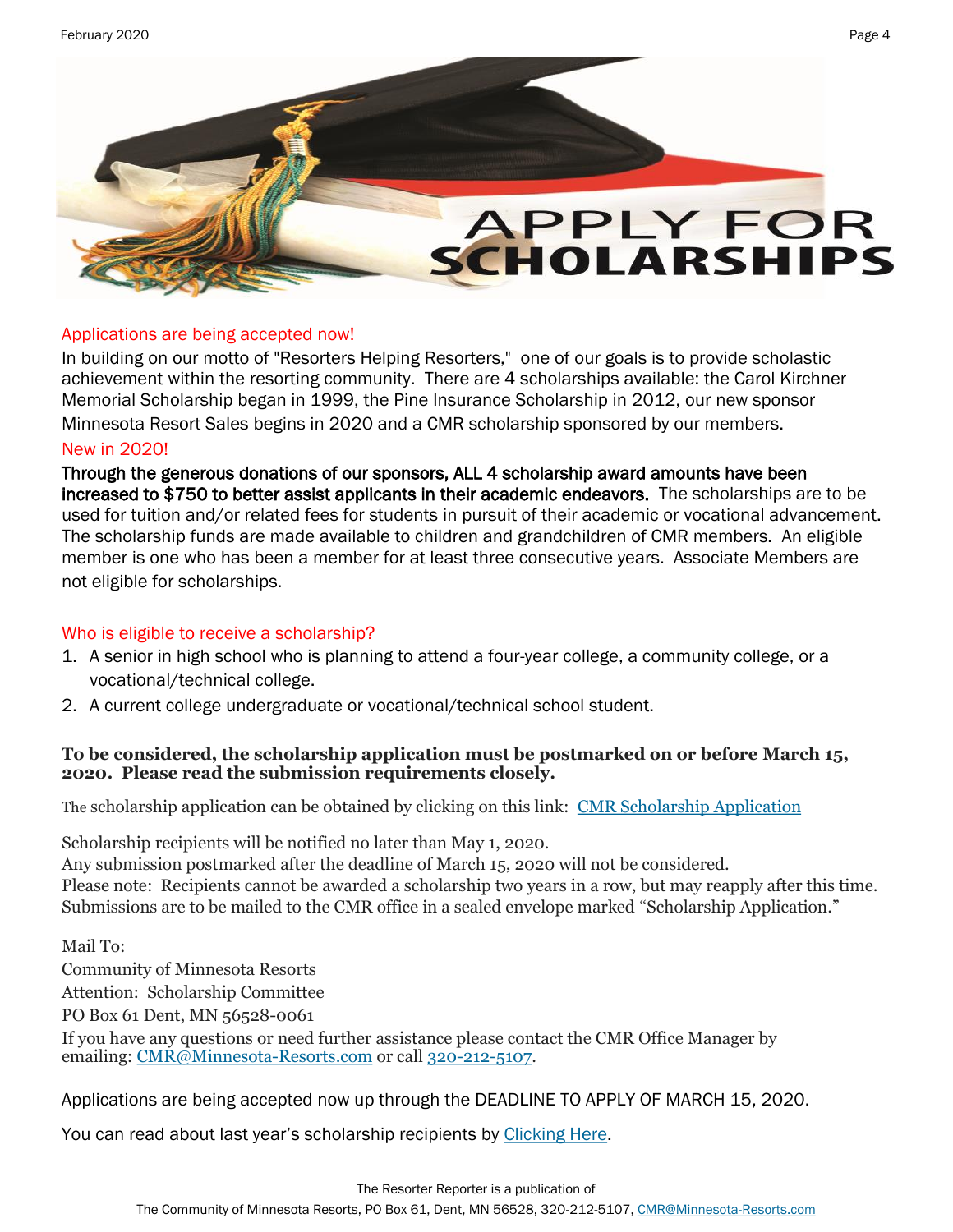# Marketing Committee Update

#### Pay Per Click (PPC) Campaign

Your CMR Marketing Committee worked with Orange 142 on a Pay Per Click campaign in 2019. Per industry standards, it was successful. Therefore, we are working with them in 2020 as well. We do receive a report with the results and would like to share them with you.

Some of the stats included:

Impressions: How many times did the CMR website appear on the users screen Clicks: How many times did the user click to go to the CMR website

CTR (Click Through Rate): What percentage of the people "clicked through" to the CMR website Conversions: How many, of the people that saw the ad and clicked to the CMR, then went on to do what we intended them to do, in our case click outside the CMR website to one of our member website

The 2019 campaign ran June – August, and then again the last couple days in November and the month of December. Below is a recap:

| Month    | Impressions | Clicks | <b>CTR</b> | Conver-<br>sions |
|----------|-------------|--------|------------|------------------|
| June     | 12,109      | 932    | 7.7%       | 282              |
| July     | 19,621      | 1,992  | 10.15%     | 706              |
| August   | 11,287      | 991    | 5.46%      | 326              |
|          |             |        |            |                  |
| November | 3.187       | 174    | 5.46%      | 25               |
| December | 2,356       | 1,293  | 8.37%      | 181              |

For 2019, the highest response was in July. During that time, we had a 10.15% Click Through Rate (CTR). That means that 10.15% of the people clicked to go to the CMR website. Of those people, 706 went on to do what we intended, which in our case is click outside the CMR website to our member websites etc.

Guests that click through would be very high quality. They have already looked through the CMR directory, most likely with the intention of booking a vacation and now saw something they liked about your resort. They aren't someone that just stumbled onto your website. They may be vacationers checking you out looking to book a stay. Now is a good time to make sure your listing on the CMR website is up to date. Take a look and see if there is something you can add that makes your resort even more attractive.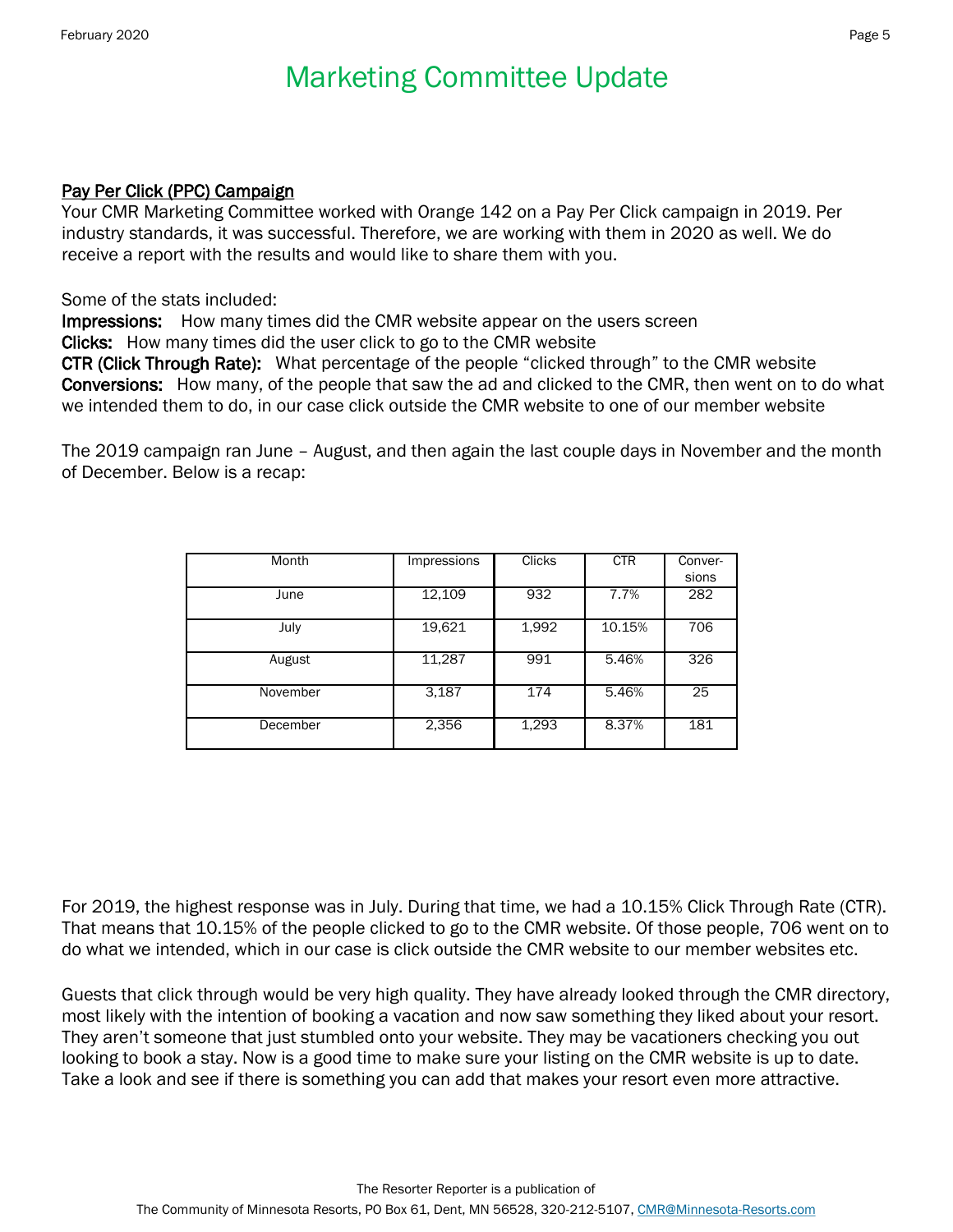# *<u>EXPLORE</u>* **MINNESOTA**

# Connect With Explore Minnesota

As part of the new Explore Minnesota Website, there is now a [Tourism Industry Page,](https://mn.gov/tourism-industry/) built especially for and about the businesses and organizations that make tourism a \$15.3 billion industry.

This website is the go-to place to learn about the many ways you can get involved in tourism promotion and marketing opportunities. You'll also find a wealth of research and reports on the impact of tourism on the economy, along with travel trends and other useful facts and figures. We will keep this site up-to-date with training opportunities, and timely information on issues that may affect you.

Once in the site you can see links to Industry Opportunities, Explore Minnesota, Marketing and Research and Resources. As you scroll down on the page, you can also find the link to update your Explore Minnesota website listing. It now allows for more photos and video content!

#### EMT Express

EMT Express provides biweekly news and tips for the people who market Minnesota tourism. Click [here](https://mn.gov/tourism-industry/resources/emt-express/) to be taken to the EMT Express website page to view current or past editions, or to subscribe for EMT Express to be delivered directly to your email.

## Update Your Web Presence Today!

What is your web presence?

It is all of the websites and social media you subscribe to that require periodic updates to items such as pictures, rates and content. Year end is the perfect time to do this.

Where are you listed now?

- Your own website
- CMR website listing– login at<https://minnesota-resorts.com/login/>
- Explore Minnesota listing- login at <https://extranet.exploreminnesota.com/login>
- Chamber of Commerce
- Local tourism associations
- Outside Travel Agency Listings

(i.e. Resorts and Lodges, Trip Advisor, etc.)

- Social Media
- (i.e. Facebook, Twitter, Instagram, etc.)

Make sure everything a potential guests sees on the web about your resort is up to date and accurate!

The Community of Minnesota Resorts, PO Box 61, Dent, MN 56528, 320-212-5107, [CMR@Minnesota-Resorts.com](mailto:CMR@Minnesota-Resorts.com?subject=Community%20of%20Minnesota%20Resorts)